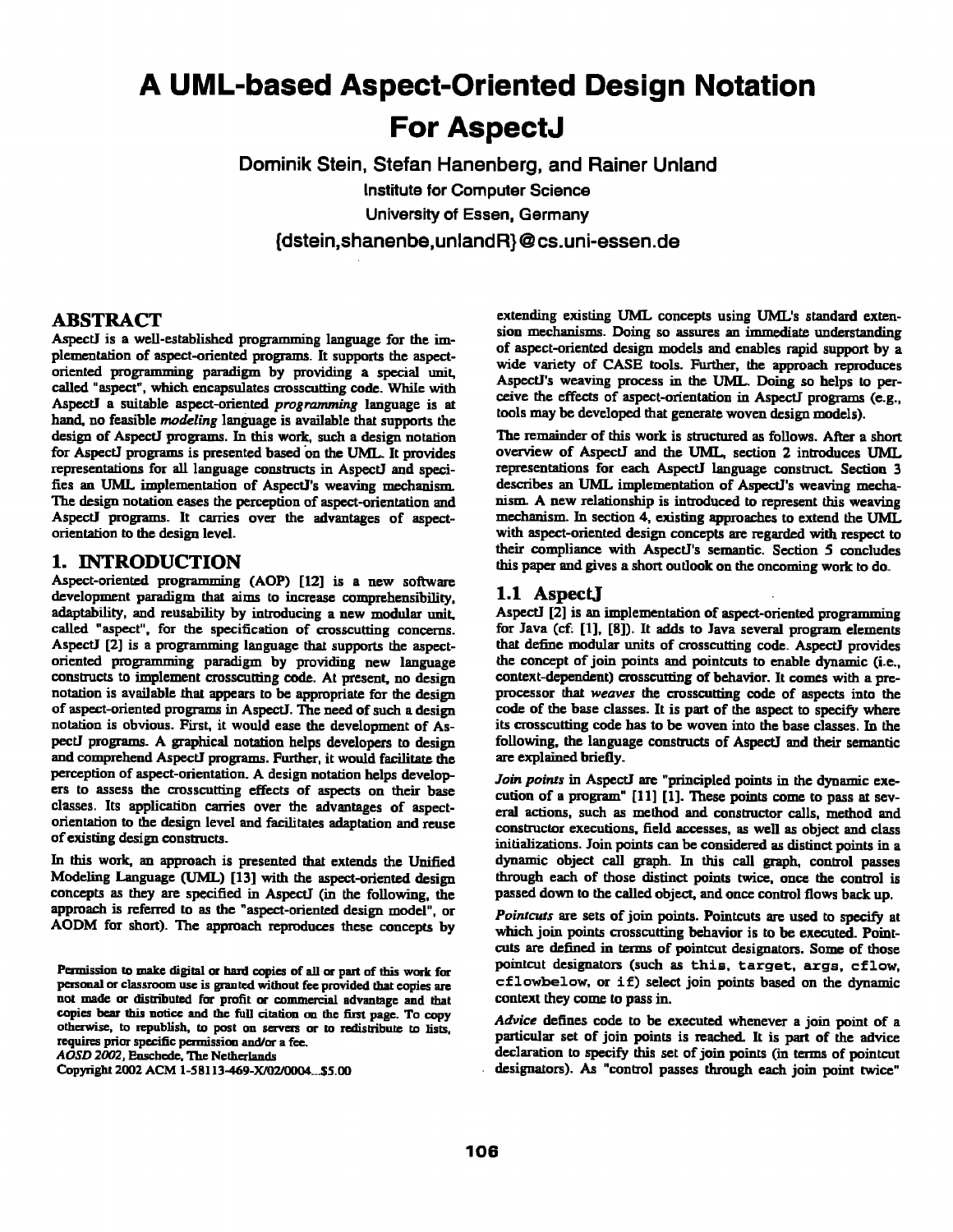[11] (i.e., once the communication is dispatched, and once the communication has been fulfilled) the designer needs to specify at what point in time relative to the execution of the communication (i.e., before, after, or around) the advice is to be executed.

*Introductions are* used to crosscut the static type structure of the classes. That is, with introductions additional class members like constructors, methods, and fields may be inserted into classes as if they were declared in the classes themselves. Further, introductions may change the classes' super-classes and super-interfaees by inserting new generalization and realization relationships into the class structure.

Aspects are "modular units of crosscutting implementation" [11] and serve as containers for pointcuts, pieces of advice, introductions, and ordinary Java members. Aspects in AspectJ are instantiated by an extraordinary instantiation mechanism. This mechanism allows to instantiate aspects per object, per control flow, or once for the global environment.

### 1,2 The Unified Modeling Language

The Unified Modeling Language (UML) [13] is an object-oriented design notation that provides basic building blocks to model software-intensive systems, such as *abstractions that represent*  structure and behavior of a system, *relationships that* state how the abslractions relate to each other, and *diagrams that* show interesting excerpts of a set of abstractions and relatonships (cf. [3]). The most important characteristics of the UML in respect to the issue tackled in this work are its extension mechanisms. These mechanisms are briefly introduced in the following.

UML's extension mechanisms provide standardized means to extend existing UML building blocks with new properties, called *tagged values,* or with new semantic, called *constraints. Tagged*  values may be used to attach arbitrary information to a model element, like management information (e.g., author, due date, status) or code generation information (e.g., optimization level, container class). With constraints, new semantic can be specified for a model element.

Besides the alteration of existing building blocks, the UML may be extended with completely new building blocks that are derived from existing ones. These new building blocks, called *stereotypes,*  have the same structure (attributes, associations, operations) as the base building block they are derived from. However, they may have a different semantic and may specify additional wellformedness rules or required tagged values that apply to each building block of that stereotype. Stereotypes may be used to indicate a difference in meaning or usage between two building blocks with identical structure (cf. [13]).

# **2. ASPECTJ'S BASIC ABSTRACTIONS**

In this section, UML representations are presented for each of AspectYs basic abstractions, such as join points, pointcuts, pieces of advice, introductions, and aspects. To do so, the semantic of these concepts is thoroughly analyzed and checked against the existing model elements in the UML.

# **2.1 Join Points**

Join points are no distinct language construct of AspectJ. Rather. they denote abslract points in the dynamic execution of a program. Nevertheless, it is necessary to find a suitable representation for join points in the UML to visualize pointcuts (being sets of join points) and to implement AspectJ's weaving mechanism. Looking for an appropriate UML representation for join points, links can be identified as the one model element which represents them best.

In the UML, links serve as communication connection for stimuli. A stimulus reifies a communication between two instances that is dispatched by an action, such as an invocation of an operation, a request to create or to destroy an instance, or a raise of a (asynchronous) signal. This means that control is passed from one instance to another via communication links. Hence, links in the UML represent "principled points in the dynamic execution of a program" just like join points do in AspectJ. And just like join points in AspectJ, control passes each communication link in the UML two times, once the control is passed down to the called instance, and once control flows back up again.

However, whether a link actually represents a join point depends on the exact communication that is dispatched over the link. A link used to communicate the destruction of an instance, for example, does not represent a join point in the sense of AspectJ. AspectJ's join point model defines precisely which kind of commuuicafions promotes an ordinary link to a representation of a join point\_

In the UML, some communications such as field references or field assignments do not dispatch stimuli. This means that control flow passes no link at all, and no link can be assigned to represent the respective join points. To solve this problem, in the AODM. these communications are stereotyped as "pseudo" invocations of "pseudo" operations that have no other purpose than to read or write (respectively) a specific field. Similar, no link can be identified to represent execution and initialization join points. Considering that the execution of an operation or a constructor or the initialization of an object never occurs without a (preceding) operation or constructor call, it is legitimate to use one link (i.e., the one associated with the call or create action) to represent all two (or three) join points. To represent the order in which control passes these join points, corresponding call, execute, and initialize actions are organized to an UML action sequence.

Join points may be visualized in UML interaction diagrams by highlighting *messages. In the UML,* interaction diagrama are



Figure 1: Indicating Join Points in Interaction Diagrams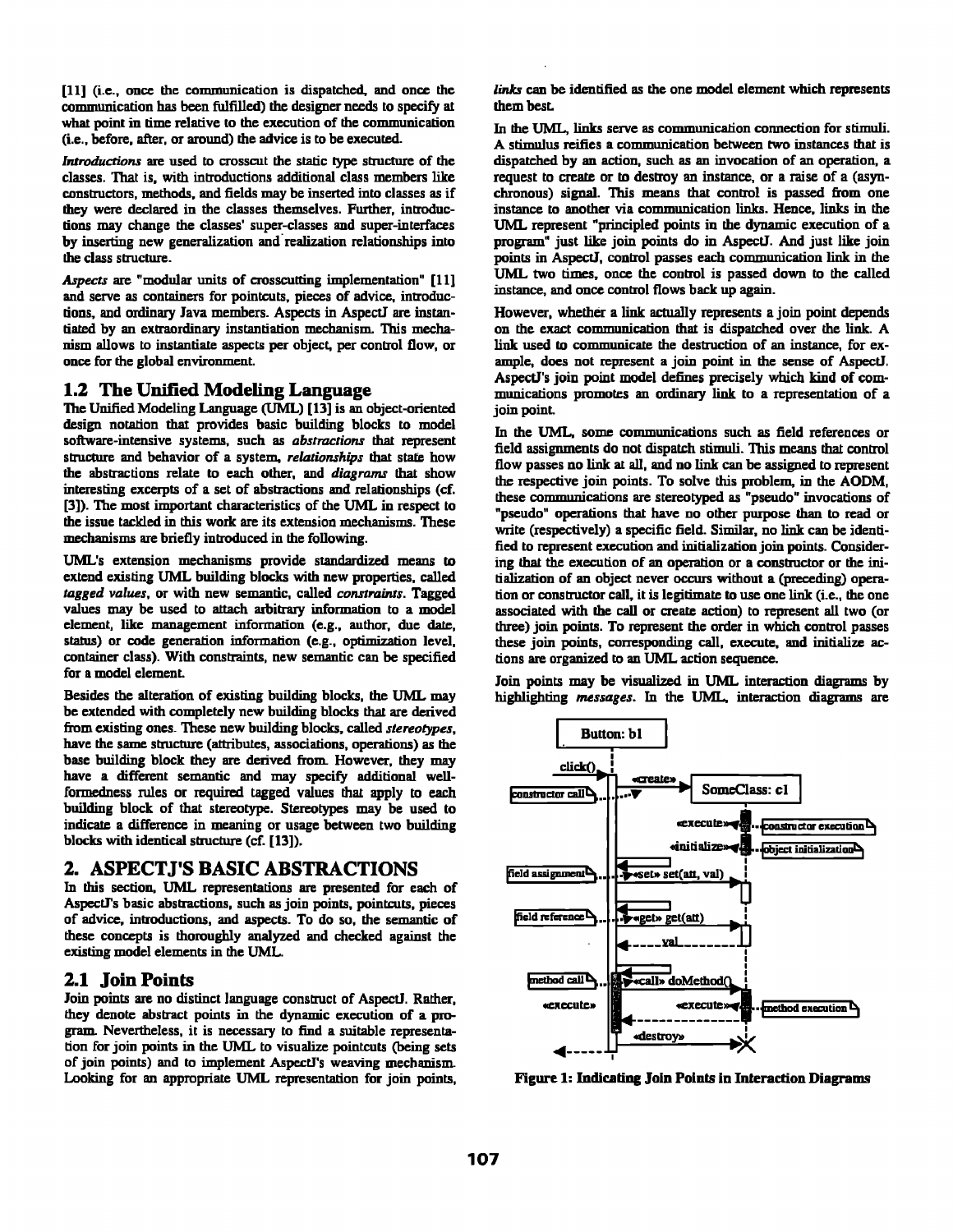commonly used to represent communications between instances. In these diagrams, communications are associated with messages. Communication between two instances can only take place, if the communicating instances are connected by a link. With other words, messages can only be send from one object to another, if the sending object has a reference to the receiving object. Hence, considering that messages are associated with communications and require the existence of links, it is proper to highlight messages in collaborations to indicate join points.

The notes in Figure 1 demonstrate which kind of messages may be used to indicate what kind of join points. Join points which come to pass during actions that usually do not result in communications (such as method and constructor executions, object initializations, or field accesses) are indicated by special stereotypes (see «execute», «initialize», «set», and «get» stereotypes in Figure 1; the other stereotypes «create», «call», and «destroy» are pre-defined by the UML specification).

#### 2.2 Pointcuts

In the AODM, pointcuts are represented as operations of a special stereotype, named «pointcut» (see Figure 4 for examples). This is legitimate due to the strong structural resemblance of pointcuts to standard UML operations. Just like standard UML operations, pointcuts arc features of a particular classifier (i.e.. an aspect), they may have an arbitrary number of (output-on]y) parameters, and their declaration comprises a signature and an "implementation" (see Figure 2).

(output-only) parameters pointait stateChanges (Subject s) :  $signature = target(s)$   $& call (void Button. click())$ ; pointcut declaration ("implementation")

#### Figure 2: Structural Similarity of Pointcuts to Operations

The «pointcut» stereotype captures a new semantic and specifies several additional constraints. One of those constraints declares that operations of stereotype «pointcut» must be implemented by methods of a special stereotype that equips the standard UML Method meta-class with an additional property named "base" to hold the "implementation" of the pointcut (i.e., its declaration; see Figure 4 for an example).

#### 2.3 Advice

Similar to a pointcut, an advice is represented as an operation of a special stereotype, named «advice» (see Figure 4 for an example). This is legitimate due to the strong structural similarity of an advice to a standard UML operation. Just like a standard UML operation, a piece of advice is a feature of a particular classifier (i.e., an aspect), it may have an arbitrary number of parameters, and its declaration comprises a signature and an implementation (see Figure 3). In contrast to a pointcut, an advice is also semantically comparable to a standard UML operation because it defines some dynamic feature that effects behavior.

However, there is a semantic difference between an advice and an operation. One important difference is, for example, that an advice does not have a unique identifier. This circumstance may cause conflicts with existing well-formedness rules of the UML stating that two operations (i.e., two pieces of advice) in the same classitier (i.e., aspect) must not have the same signature. To avoid such conflicts, the AODM supplies an advice with a "pseudo" identifier

| "pseudo" identifier                                                          | <b>parameters</b> | implementation       |
|------------------------------------------------------------------------------|-------------------|----------------------|
| $\arctan(\sin 1 + \sin 1)$ after (Subject s): stateChanges (s) $\{ \dots \}$ |                   |                      |
| signature                                                                    |                   | pointcut declaration |

#### Figure 3: Structural Similarity of an Advice to an Operation

(see Figure 4 for an example). Another difference pertains to inheritance. Since in Aspect] a piece of advice has no unique identifier in the super-aspect, it cannot be overridden in the subaspect. The «advice» stereotype captures this semantic difference by constraining that an advice in the AODM (although having a "pseudo" identifier) cannot be ovemdden. Then, advice declarations in Aspect] contain pointeut declarations that specify the set of join points at which the advice is to be executed. Therefore, operations of stereotype «advice» must be implemented by methods of a special stereotype that equips the standard UML Method meta-class with an additional property named "base" to hold the pointcut declaration. Note how this proceeding coincides with the way that pointcuts are implemented in the AODM (see section 2.2). In fact, the same method stereotype is used for the implementation of both pieces of advice and pointcuts.

### 2.4 Introductions

in AspectJ, inlroductions are used to insert members (such as constructors, methods, and fields) and relationships (such as generalization/specialization and realization relationships) to the base class structure. In the UML, *templates* are the appropriate means to do the same (i.e., to introduce new model elements, such as members and relationships, to an existing design model). Templates axe parameterized model elements that are used to generate other model elements by binding its template parameters to actual arguments. Templates cannot be used directly in a design model.

Since introductions in AspectJ may insert both members and relationships, the parameterized model element destined to represent introductions in the UML must be able to describe members and relationships, too. After reviewing the UML specification, parameterized *collaborations* can be identified to meet these requirements best. In the UML, collaborations are used to specify a set of instances together with their members and relationships (i.e., a structural context) and a set of interactions that describes some communication between these instances (i.e., some behavior performed within the structural context). So, collaboration templates prove to be suitable to specify structural and behavioral characteristics of introductions. The AODM specifies an extra stereotype of collaboration templates, named «introduction», to capture the particular semantic of introductions (see Figure 5 for zoomed-in and Figure 4 for zoomed-out examples).

Just like ordinary templates, collaboration templates of stereotype suntroduction» need to be bound to actual arguments before they can be used in UML design models. The standard UML binding mechanism proves to be not suitable to do so, though, as it does not comply with AspectJ's weaving semantic. The UML wellformedness roles state that "a model element may participate in at most one binding as a client" (i.e., as an argument) [13]. In AspectI, though, a class may be crosscut by multiple introductions.

Therefore, the AODM specifies a special binding mechanism for collaboration templates of stereotype «introduction». Note that introductions in AspectJ are conceptually *always* bound to (a fixed set of) actual base classes, which are specified as type pattern in the introduction declaration. Accordingly, in the AODM, template parameters of a collaboration template stereotyped with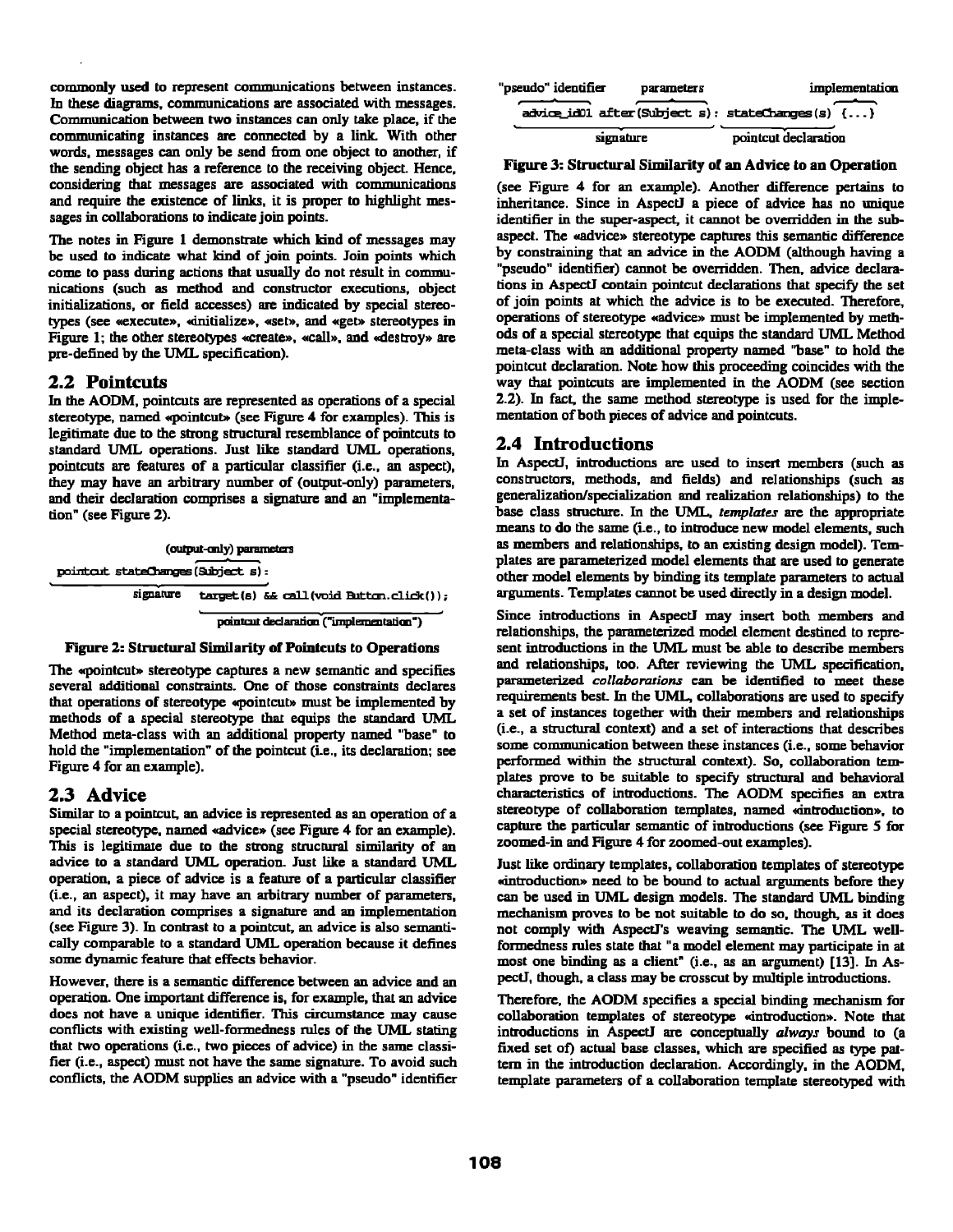• introduclion~ are required to be of a special stereotype, named ~contalnsWeavinglnst~'uctions~. That stereotype equips the standard UML TemplateParameter meta-class with a supplementary meta-attribute, named "base", to hold the type pattern that specifies the set of actual base classes to be crosscut (see Figure 4 and Figure 5 for examples). A collaboration template of stereotype ~introduction~ is generally considered to be implicitly bound to the actual arguments specified in that "base" expression. Thus, it is proper to use introduction templates in design models directly.

### **2.5** Aspects

In the AODM, aspects are represented as classes of a special stereotype, named «aspect» (see Figure 4 for examples). This is legitimate due to the strong structural similarity between aspects and standard UML classes. Just like standard UML classes, aspeers serve as containers and namespaces for various features, such as attributes, operations, pointcuts, pieces of advice, and introductions. And just like them, they may participate in associalions and generalization relationships.

However, there are differences between aspects and classes concerning their instantiation and inheritance mechanisms. For instance, aspect declarations in AspectJ contain instantiation clauses that specify the precise way in which an aspect is to be instantiatad (e.g., per object, per control flow, or once for the global environment). Further, sub-aspects in AspectJ inherit all features from their super-aspects, yet only ordinary Java operations and abstract pointcuts may be overridden. The new «aspect» stereotype captures these semantic differences. Besides that, the stereotype equips the standard UML Class meta-class with a couple of additional meta-attributes to hold the instantiation clause, the pointcut declaration contained in that instantiafion clause, and a boolean expression specifying whether the aspect (not just its introductions) may access the members of the base classes as a privileged "friend" (see Figure 4 for an example).

#### **2.6 Example**

To demonstrate the use of the design notation, Figure 4 presents a design model of the subject/observer protocol [7] as it is implemented in AspectJ in [I]. The subject/observer protocol specifies a mechanism in which a *subject* entity notifies one or more *observer* entities whenever its state changes.

In Figure 4, the interfaces "Subject" and "Observer" describe the set of operations required by the subject/observer protocol. Their implementation is realized by the introductions "Subject" and "Observer" contained in the abstract aspect "SubjectObserverProtocol" (the exact implementation is not shown; note, though, how the type patterns specified in the "base" expressions of the intmductions' template parameters refer to the interfaces' names). Apart from the introductions, the aspect "SubjectObserverProtocol" contains an after advice (given the "pseudo" identifier "advice\_id01") and a pointcut "stateChanges". The advice "advice\_id01" implements the notification of the observers (not shown) and is executed whenever (i.e., after) a join point desighated by the pointeut "stateChanges" (specified in the advice's "base" attribute) has been reached. The pointcut "stateChanges" is abstract (the pointcut's "base" attribute is not defined) and has to be overridden by sub-aspects to meet a certain application's needs. Note how the aspect is provided with additional tagged values determining how the aspect is to be instantiated ("instantiation" tag) and how the aspect may access the members of the crosscut base classes ("privileged" tag).



Figure 4: An Aspect-Oriented Design Model

The concrete aspect "SubjectObserverProtocollmpl" applies the subject/observer protocol to a concrete application by extending the "SubjectObserverProtocol" aspect and overriding the "state-Changes" pointcut (by (re)defining the pointcut's "base" attribute). Further, the sub-aspect specifies two additional introductions. "Button" and "ColorLabel". These introductions insert two operalions (named "getData" and "update") into the "Button" and "ColorLabel" class and specify a realization relationship from the "Button" class to the "Subject" interface and from the "ColorLabel" class to the "Observer" interface. Figure 5 gives a zoomed-in view on the introductions "Button" and "ColorLabel" illustrating how this is accomplished.

In the AODM, the crosscutting effects of aspects and its components are indicated by «crosscut» relationships. This relationship is introduced at the end of the following section 3.

# **3. ASPECTJ'S WEAVING MECHANISM**

This section presents UML implementations of AspectJ's weaving mechanism. Further, a relationship is introduced denoting the crosscutting effects of aspects on their base classes. Both the weaving mechanism and the relationship are derived from weaving instructions specified in the aspects (of. section 2).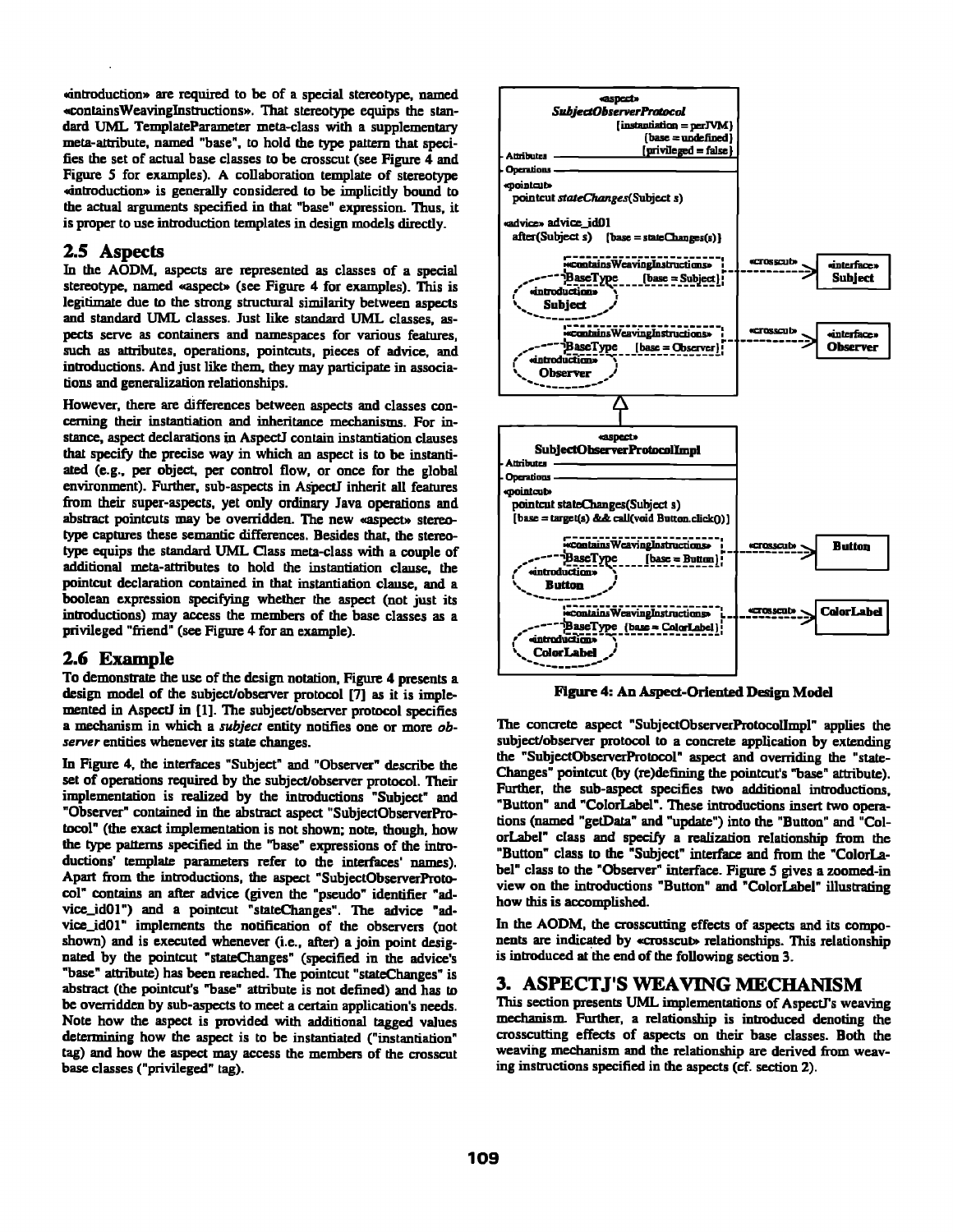

The AODM implements AspectJ's weaving mechanism for advice with help of collaborations. In the UML, collaborations are com-  $\sqrt{\frac{A_{\text{exympt}}}{A_{\text{exympt}}}}$ the AODM, advice is a stereotyped operation and thus is realized  $\left( \frac{\text{step2}}{2} \right)$ monly used to describe the behavior of operations (recall that in by collaborations, too). For weaving purposes, the collaboration describing the behavior of the base classes' operations is split at first. Splitting always takes place at a particular join point (recall that in collaborations, join points are indicated by messages; see section 2.1). Depending on the kind of advice to be inserted, the collaboration is split before, after, or (in the case of around advice) before and after the particular join point Then, the split fragments are composed with the collaboration describing the advice to form a new collaboration. In the UML, composition of collaborations can be accomplished by identifying and matching instances that participate in each of the collaborations to be composed (cf. [13]).

To explicitly state the order of weaving, the AODM utilizes UML use cases. In the UML, use cases are used to define a piece of behavior of a semantic entity, e.g., the operation of a class or the advice of an aspect. (Super-ordinate) use cases can be split into a set of smaller (sub-ordinate) use cases using refinement relationships. Further, use cases may (unconditionally) include the behavior defined in other use cases by means of include relationships. At last, a use case may augment the behavior of another use case by means of extend relationships. Extend relationships provide a condition that must be fulfilled for the extension to take place.

To represent the weaving order in the UML, the AODM refines the use case describing the base classes' operations (for example, the "click" use case in Figure 6) into three sub-ordinate use cases; one describing the behavior at the join point ("click\_step2"), the others describing the behavior before ("click\_step1") and after that join point ("click\_step3"). Then, the AODM composes a new use case ("wovenClick") that includes the behavior (i.e., the use cases) of both the base classes' operations and the advice. In the UML, collaborations may be specified to explicitly describe how the included use cases cooperate to perform the behavior of the





Figure 7: Specifying Weaving Order

including use case. Figure 7 shows three collaborations specifying how the included use cases cooperate in case of a before, after, or around advice to perform the behavior of the including use case (i.e., of the crosscut operation of the base classes).

Special regards must be given to pieces of around advice and of advice that are attached to context-based pointcuts. In these cases, the woven use case is generated by means of extend relationships that precisely specify under which circumstances the behavior of the extending use case is to be performed. If an advice is attached to a context-based pointcut, for example, the extend relationship's condition reflects on the dynamic context in which extension has to take place. For an around advice, the condition generally states that extension shall be performed only if 'proceed' is called. Figure 6 illustrates how these conditions are expressed in UML use case diagrams.

The weaving process may lead to multiple collaborations. This is particularly likely in the case of dynamic crosscutting based on a join point's current execution context (i.e., when a piece of advice is attached to a context-based pointcut). Multiple collaborations may be needed also to describe all possible flows of conlrol through an around advice. This means no conflict with the UML specification, though, as it explicitly allows the existence of multiple collaborations for a single use case (cf. [13]).

#### **3.2 Weaving Introductions**

Just like weaving of advice, the AODM implements weaving of introductions with help of collaborations. Recall that introductions are represented in the AODM as collaboration templates of stereotype «introduction». Thus, weaving of introductions is realized by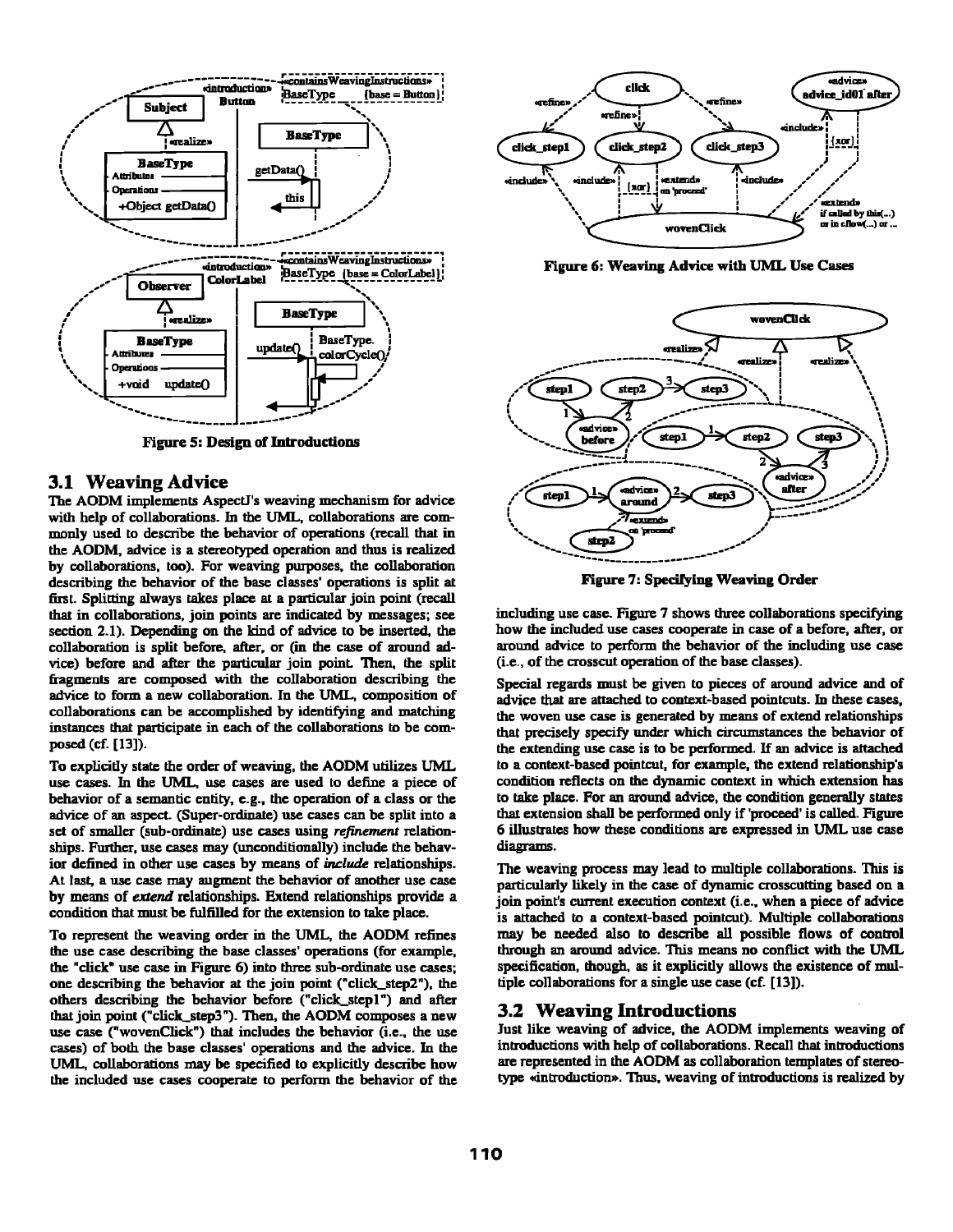

Figure 8: Weaving Introductions with UML Use Cases

instantiating the collaboration template in the base classes' namespace. Before the instantiation, the base classes (specified in the template parameter's "base" tag) are supplemented with the fentures and relationships specified in the coLlaboration template so that the design model will not be ill-formed after the weaving process.

Just like the weaving mechanism of advice, the weaving mechanism of introductions is represented in the AODM in a more abstract manner using UML use cases. In Figure 8, for example, the use cases describing the aspects are refined into sets of (subordinate) use cases each specifying the behavior of one individual introduction contained in the aspects. These sub-ordinate use cases (together with the use cases describing the base classes) are then included into new (woven) use cases describing the behavior of the woven (i.e., crosscut) base classes.

# **3.3 Weaving Relationship**

The AODM introduces a new relationship (named "«crosscut»") to the UML to signify the crosscutting effects of aspects on their base classes (see Figure 4 for examples). This relationship is specified in imitation of the extend relationship that is already specified by the UML specification [13]. It is no special stereotype of the extend relationship, though, since extend relationships may only exist between two use cases. Crosscut relationships, however, must connect other kinds of classifiers, as well (such as classes, interfaces, and aspects).

Similar to extend relationships, the crosscut relationship is a directed relationship from one classifier (i.e., an aspect) to another classifier (i.e.. a base class) stating that the former classifier affects the latter classifier (in the way that the former classifier is woven into the latter classifier). At the same time, though, the latter classifier remains independent from the former classifier (in the way that its implementation or functioning does not require the presence of the former classifier). Instead, the opposite is true. The crosscut relationship signifies that the former classifier (i.e., the aspect) requires the presence of the latter (i.e., the base class). These characteristics make (the extend relationship as well as) the crosscut relationship distinct from other relationships in the UML, such as the various kinds of dependency relationships.

The crosscut relationship states further that the former classifier (i.e., the aspect) is woven into the latter classifier (i.e., the base class) according to the weaving mechanism described above. Note that crosscut relationships and weaving instructions (specified in the various "base" tags; see section 2) are related to each other by a one-to-one mapping. So (provided with appropriate tool support), designers may specify the crosscutting effects of aspects either by drawing crosscut relationships or by specifying weaving instructions.

# **4. RELATED WORK**

The need for a suitable design notation for the design aspectorient programs has been recognized soon. Proposals to extend the UML have been made by Suzuki and Yamamoto [15], by Herrero et al. [10], and by Clarke et al. [4] [6]. These approaches do not always meet the semantic of AspectJ, though, which are summarized in the following.

# **4.1 Approach of Suzuki and Yamamoto**

The first proposal to extend the UML with concepts for the design of aspect-oriented programs comes from Suzuki and Yamamoto [15]. In their approach, a new UML meta-class named "aspect" is introduced, which is related to base classes using a UML realization relationship. This proposal implies two capital difficulties.

First, Suzuki and Yamamoto merely present a notation that can be used to design introductions. It remains unclear, how pointcuts or pieces of advice are supposed to be designed with the UML and how their crosscutting effects on the behavior of the base class structure is to be illustrated.

Then, the use of a realization relationship to model the relationship between an aspect and its base classes does not quite comply with the semantic of AspectJ. In the UML, "a realization is a relationship between a specification model element and a model element that implements it" [13]. In Aspectl, though, an advice is no pure declaration of a crosscutting feature. Nor is it the duty of the base classes to implement this feature. In AspectJ, an advice does both, it declares and implements the crosscutting feature.

# **4.2 Approach of Herrero et al.**

Herrero et al. [10] seek to separate the design of the object's basic behavior from its non-functional aspects into distinct design entities. These entities are related to each other by means of UML association relationships. These relationships are supplied with a "mapping expression" designating which elements in the design entity representing the base classes correspond with which elements in the design entity representing the aspects. This approach inheres some problems, too.

In the UML, an association is used to express a semantic relationship between two entities (cf. [13]) which, in the case of aspects and their base classes, could be best interpreted as an "is-part-of' or "has" relationship. The semantic of UML association relationships implies further that the members of the participating classifiers remain properties of their respective classifier. In AspectJ, though, introductions are actually injected into base classifiers. Thus, using association relationships does not appropriately illustrate the crosscutting effects of introductions on base classifiers.

In the approach of Herrero et al., AspectI's pointcut declarations are expressed by mapping expressions, which are attached to the association relationships. In AspectJ, though, pointcut declarations are *properties* of aspects. Hence, attaching pointcut declarations to relationships does not meet AspectJ semantic. Doing so particularly hinders overriding of pointcuts.

# **4.3 Approach of Clarke**

The conceptually most founded approach was introduced by Clarke et al. [4] [6]. She extended the UML with a new design concept, named "composition patterns". Composition patterns are